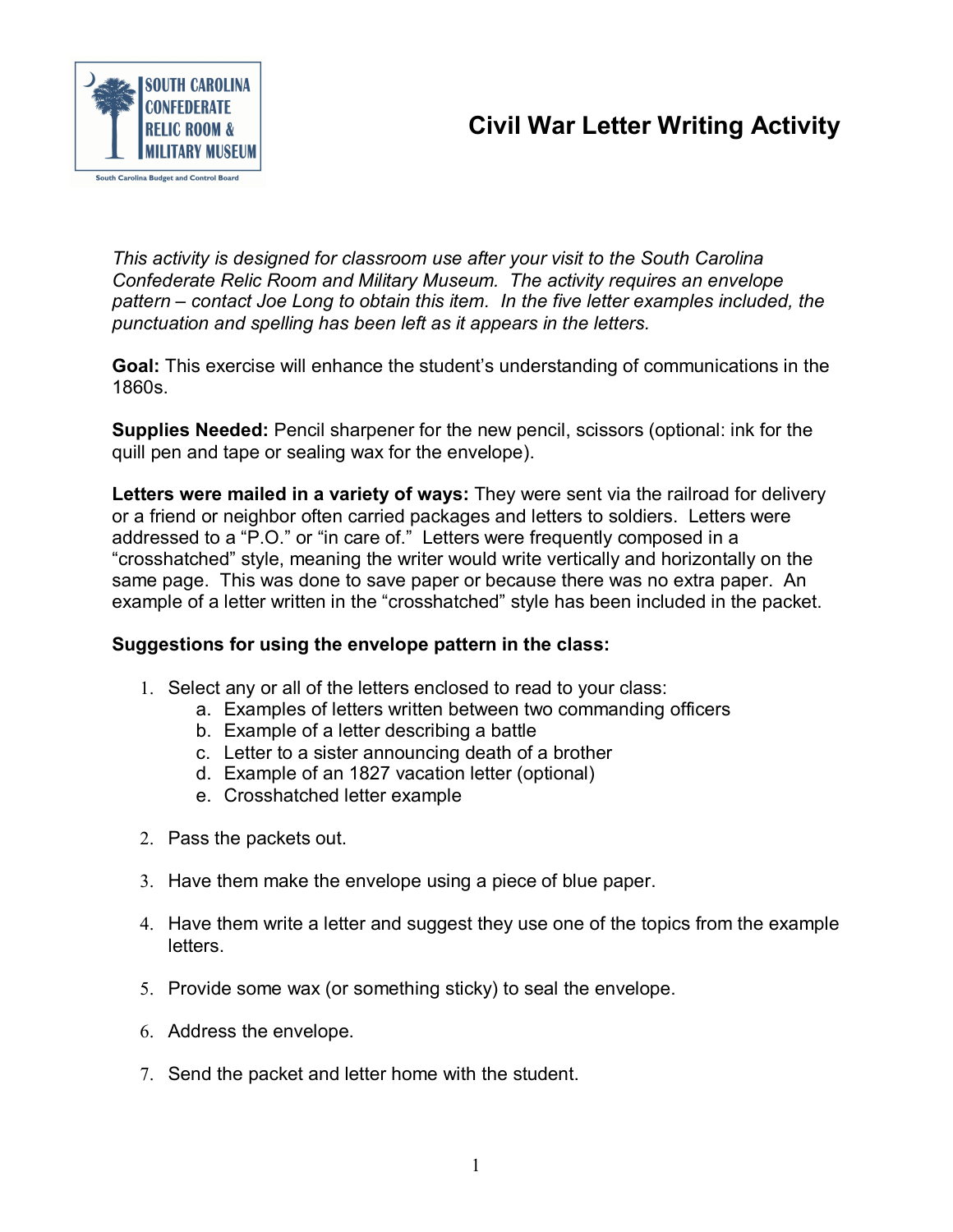# **Example Letters**

### **A. Examples of letters written between two commanding officers**

Lieutenant Colonel Bland was wounded in the arm at a Civil War battle called Malvern Hill, July 1, 1862 and had gone home to recuperate.

The following are excerpts of two letters to Lt. Col. Elbert Bland while he was recovering at home in Edgefield. Both letters are from Col. David Wyatt Aiken, 7<sup>th</sup> S.C. Volunteer Infantry. These letters bring to light information on the Malvern Hill battlefield, plus supplies and uniforms in August, 1862. Photocopies of these letters were recently shared with us by Bland's great-granddaughter, Mary Wallce Day.

#### Letter One excerpt:

From  $7<sup>th</sup>$  So Ca Regt Aug 3, 1862, near Richmond: "In addition to some 45 [tent] flys given us by the Department I managed to get permission to send to Petersburg by wagon for some necessary "duds" and among other things, brought from there twenty very good 'bell' and 'army' tents. I had brought also nearly all of our cooking utensils and among other things your camp chest."

"[Brigadier General Joseph B.] Kershaw too has issued an order requiring all officers to be regularly uniformed within a certain time & this too has caused the dry bones of many of the Lieuts[lieutenants] to rattle, for really procuring uniforms is a job now of no little import. From \$80 to \$100 for a coat in Rich[mond] is supremely unmerciful but there is no getting around it now. I went a few days ago & bought twelve swords & belts for them in Rich. The belts are very nice indeed, English, recently run the blockade; the swords are made eight miles above Rich, and look like the rough specimens of an artists best efforts. They will do, However, and add much to the military appearance of the Regt."

# Letter Two Excerpt:

From "H'gts  $7<sup>th</sup>$  S.C. Regt, Aug 19 1862 {8 miles east of Richmond}: describing the Seven Days battlefield, "The devastation, desolation, destitution and terrible loneliness of that whole country from where you were wounded {Bland in the arm} down to the river, would make it a complete wilderness but for the natural clover, and capital corn, which has not had a plough in it since the battles. But, Oh me, how lonely the country seems; no fencing, no stock, houses opened and rifled, barns torn to pieces, and the very water brooks stagnated by accumulation of filth from the camping grounds of both friend and foe. The graves of friends, and the grave pits of the enemy still show where the battles raged, while the truncated trees no less prove that they too were witnesses to the slaughtering of human lives. The very birds seem to have deserted the place."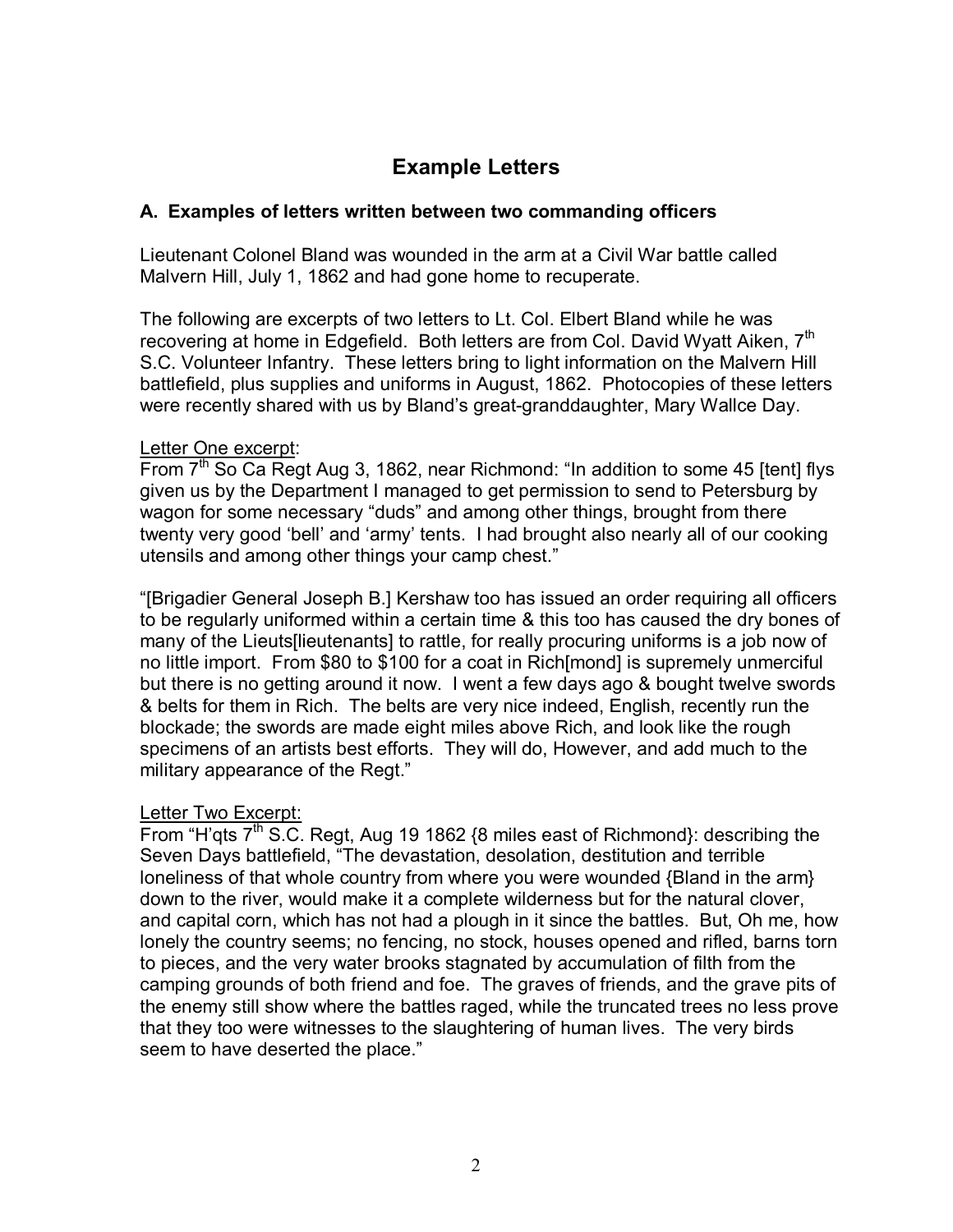On uniforms: "Our conscripts are tolerably well fixed for camp life, nicely equipped & when we get our new uniform, I think the old  $7<sup>th</sup>$  will astonish her neighbors. We are having a uniform made in Rich at the Govt rooms, dark steel mixed jacket with light blue pants. The pants are to be lined throughout with osnaburys. Both cloths are heavy & good, English manufacture. Some of the men in the Regt are opposed to it, but I forbade the Qt Mast [quartermaster] paying out a cent of clothing money, & hence they must come in."

#### **B. Letter to a sister with news of a brother's death and a battle in Virginia. Legibly and clearly written, no misspelling.**

Camp of 7<sup>th</sup> SC Regt on James River 14 miles below Richmond July  $4<sup>th</sup>/62$ 

My Dear Sister,

Although I wrote home two days ago in regard to the sad bereavement we are called to mourn, I take the present opportunity of writing to you more at length on the same melancholy subject.

It is impossible for me to get off or I would like very much to bring him on at once. This however is impossible as I said before & I have done all that I could. You have doubtless already received intelligence of his death from a dispatch sent by Capt. Cothran.

We have also lost Sergt. J. P. Robinson [in the fight on Sunday] and Saml Kno Killed same time Jim was. We had also wounded on Sunday evening Corpl J. A. Corley severely in the neck. P.W. Davis in the leg T. P. Quarles in hand & J. M. Kennedy in leg also. The last two are slight hurts. In the fight of Tuesday evening we had two slightly wounded named Brown & Guillibeau. So that our loss in both engagements has been three killed & 6 wounded.

The loss of the Regt. In both engagements was 122 Killed, wounded & missing-

The enemy are suspected to have embarked on board their transport on James River & gone to parts unknown. We are still lying near the scene of our late fight & have no idea what our next move will be. Our victory is complete though their gunboats saved them from being entirely cut off & captured. The result of the past few days has been glorious to our cause but truly sadddening to us as a family. Let us however take courage my dear sister and divine consolation from the reflection that our much lamented Brother has offered his life a willing sacrifice on the alter of Liberty. I cannot mourn him as if he had died a natural death and at home. I look upon all who die-as he did- in defence of his country as heroes, the very circumstances of whose departure go far towards mitigating the poignancy of our grief. I feel [& know it will be so with you and all the rest of the family] that a void has been left in my heart which nothing on earth can fill, still as I said before I cannot look upon our sad bereavement as if it had occurred in a natural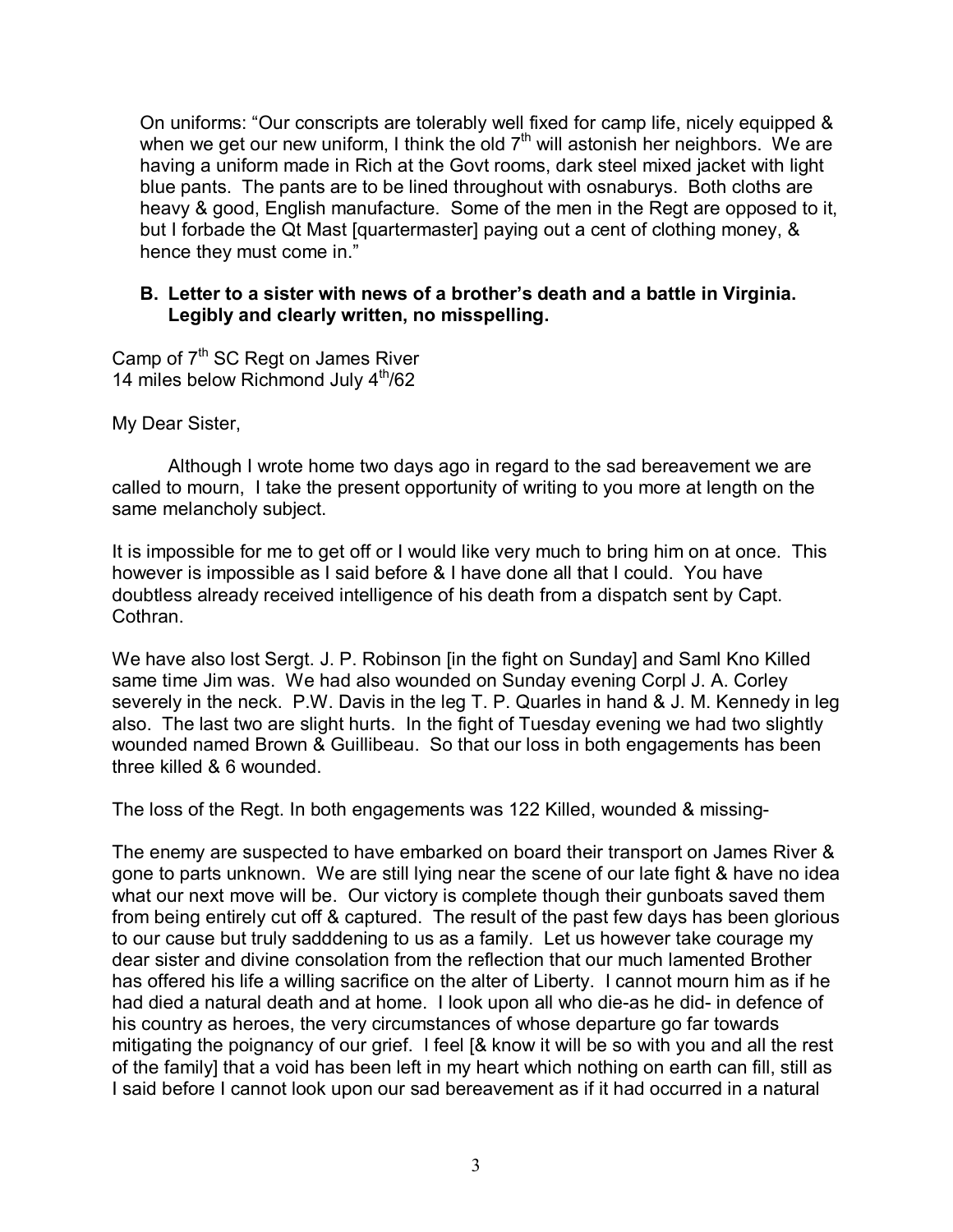way. Enclosed I send you and article {not found} he had cut from a newspaper & which he seemed to think a great deal of it & be encouraged-

As for myself I have passed through safely & am now in good health. All the Compy besides those previously mentioned as wounded are doing very well – some few are sick but none seriously– Do write to me very soon.

My best love to all the family & respects to inquiring friends.

Your affectionate Brother

T. W. Willis

**Some names mentioned in the letter and their demise including T. W. Willis:** Sergeant James A. Willis, Company C,  $7<sup>th</sup>$  SCV Infantry – Killed in action, Malvern Hill, 7-1-62, age 21, from Abbeville District

Corporal Thomas W. Willis, Company C, 7<sup>th</sup> SCV Infantry, KIA Gettysburg, 7-2-63, age 24, from Abbeville District.

Private James M. Kennedy, Company C, 7<sup>th</sup> SCV Infantry, KIA Sharpsburg, 9-17-62, age 19, from Abbeville District.

# **C. Example of a letter describing a battle.**

One of the Battles at the nine month Petersburg, Virginia siege described in a 1 November 1864 letter by Ebenezer B. Rowe, Company D,  $4<sup>th</sup>$  South Carolina Volunteer Cavalry. {punctuation & paragraphs added, spelling left as is.} Private Ebenezer B. Rowe, served in a dismounted unit during the nine month siege of Petersburg, Virginia. On December 27 and 28, 1864, Rowe was involved in defending a Union diversionary attack supporting an attempt to take the Confederate involved in defending a Union diversionary attack supporting an attempt to take the Confederate South Side Railroad. A letter to his Mother and Sisters, dated 1 November 1864 recalls the action…

2 miles of Petersburg 1 Nov 1864

Dear Mother and Sisters

I drop you a few lines to inform you that I am well and unhurt and truly hope this may find you all enjoying good health and fine spirits and doing well. I have not herd from home in two weeks, the last I herd Esther was very sick I am very anxious to hear from her. Son had fever since I left but I hope they are all better.

"Well, I will give you a small sketch of the big fights {Fair Oaks & Darbytown Road} we had last Thursday and Friday. Thursday morning before daylight the Yankees charged our Pickets and drove them in and we all [got] down to our breastworks and about Sun rise they charge us which consisted only of our dismounted caverly but we held in check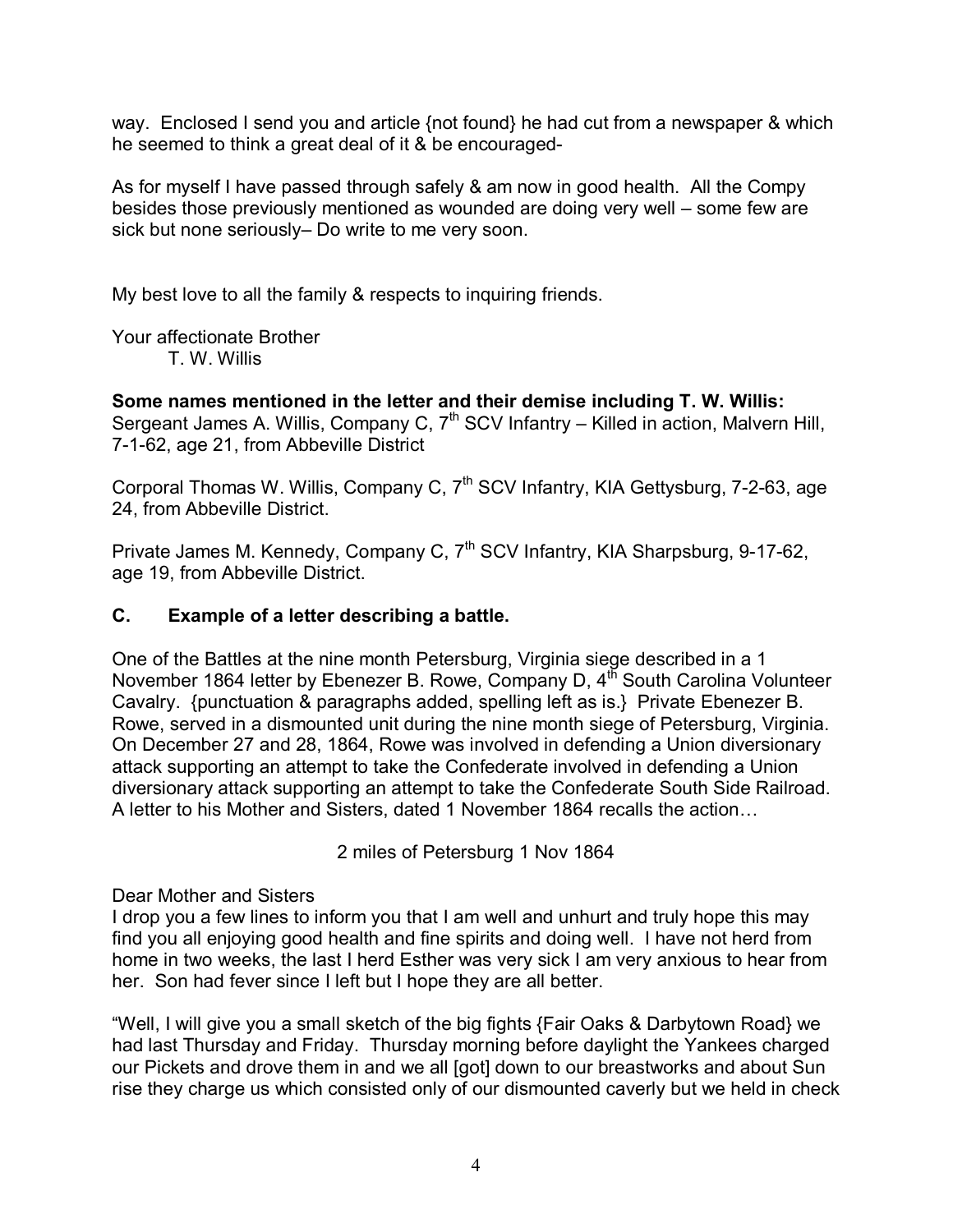untill we were reenforced with infantry I was throwed out on a skirmish line on the rite of our Breastwork to prevent the enemy from flanking us but they charge us with such force that we had to fall back but it was in the after noon before they flanked [us] but it done them no good our infantry crossed the swamp and met them in a thicket and give them a good whipping and run them back with heavy loss the dead yankees was strewed all over the woods and in front of our Breastworks the fight was kept up until dark without ceacing.

On Friday morning by the time they could see the Sharp Shooters opened fire on our Breastworks and kept it up until about 11 or 12 oclock at which time we silenced them and run them away they attacked our lines at several different points at the same times but was repulsed at every point our loss was very light none in my company and very few in the Brigade one killed and three wounded in the dismounted portion. I hear there is about sixty killed and wounded and missing in the mounted portion of the Brigade. One of Gen Hampton's Sons {Lt. Thomas Preston Hampton, age 21, KIA 27 Oct 1864 at Burgess' Mill [aka Boydton Plank Road or Hatcher's Run], VA.} was killed. They were engaged with the enemy some two or three miles from us with a diferent army that was trying to get to the South Side Rail Road, but they got badly defeated in that attempt. I hope they are convinced now and will go in winter quarters and close up this campaign for they must know that they cannot get Petersburg nor Richmond.

I hope the Lord will still be with us for it is only his mercies that we are saved I wish you could go down and see Esther and stay as long as you can with her you and sister or both, I think it would help her I expect she is lonesome.

The yankees seems very quiet the usal cannonading is going on at Petersburg which is kept up nearly every day and Sharp Shooting with small arms every night we have to make up a piece of Breastwork hear which will take about three or four days and then we will go back near the Brigade if the yankees don't give us another fight before that time.

Well I must close for this give my love to all the family and all enquiring friends and partake of the same from your loving and affectionate Son untill Death.

Kiss the children. E. [benezer] B. Rowe

#### **D. A vacation letter, very descriptive, which can be used in lieu of war letters, or you may want to use it at another time. Members of the Latta family were merchants in York and Columbia.**

Transcription of a letter postmarked July  $9<sup>th</sup>$  & written by W[illiam]. A. Latta to:

Mrs. Margaret A. Smith [aunt & wife? of Judge William Smith] Or in her absence

**R. W. Hill, Esq. [identification not established could be William Randolph Hill]** York Ville, South Carolina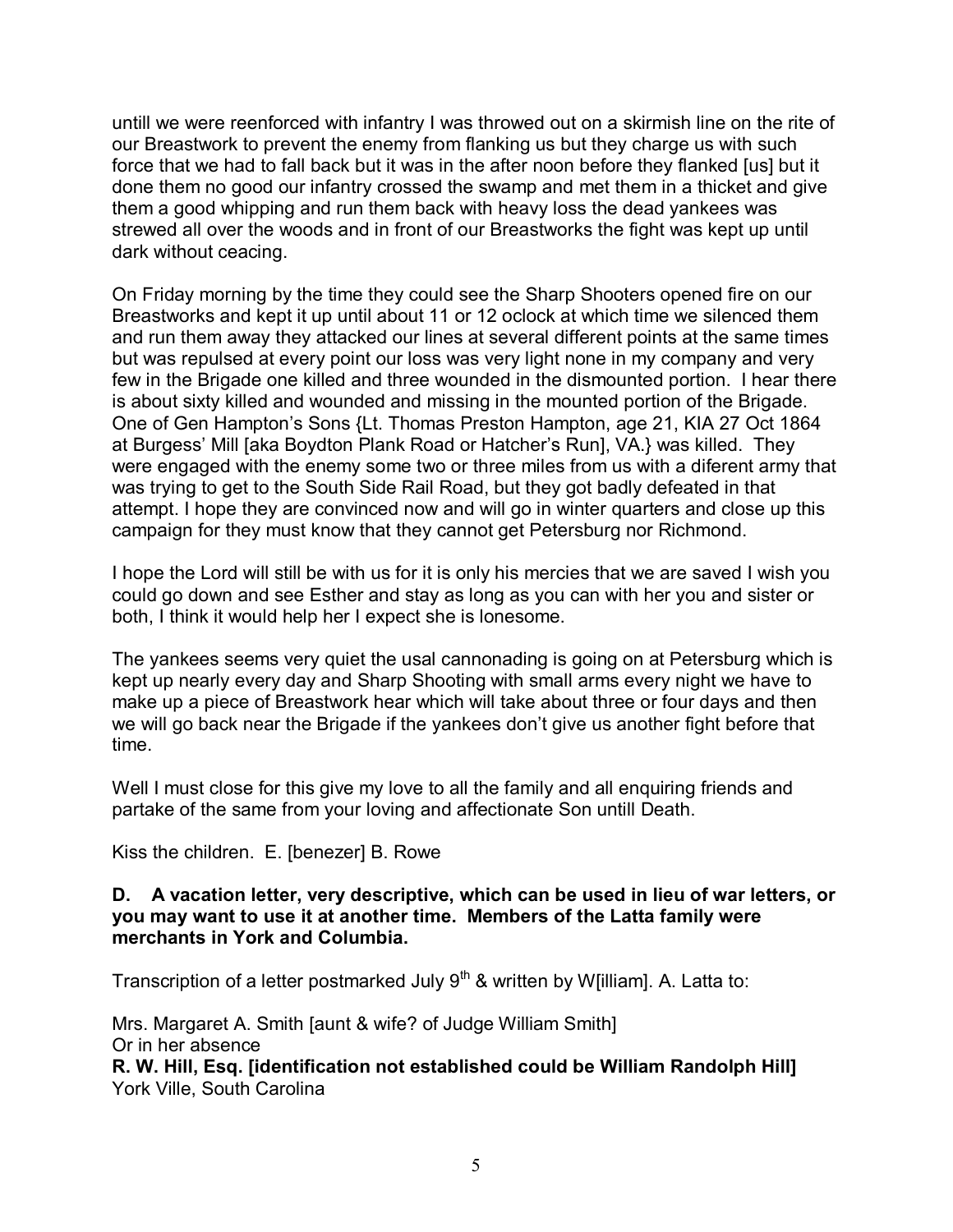Philadelphia July 9<sup>th</sup>, 1827

#### Dear Aunt,

I suppose you have heard before this time of our arrival at New York on the  $14<sup>th</sup>$  of June on the Packet Hudson, forty two days from London, where we remained two days and came to this city, from which we wrote to W. Hutchinson very soon after. We had a very disagreeable, cold, passage; as much so as the Captain had ever experienced at any season of the year. I have delayed writing to you much longer than I expected when I wrote you from Aix, but as I wished to give you the particulars of our passage to Marsailles [what I had not time to do then, the vessel by which it was to be conveyed being on the point of sailing] also some account of our stay and travelling through France, I thought it better to defer to do so until we would arrive here.

I shall not attempt it by commencing at the Straits of Gibralter, previously nothing having occurred but sea sickness, which is not very agreeable company, particularly when attended by as much head winds as we were; On the  $16<sup>th</sup>$  January, and  $50<sup>th</sup>$  day after we sailed, discovered among the lowering clouds which to the North East darkened the horizon, some deeper blue than the others; that attracted our attentions and after several hours intensely and anxiously examined, proved only by their immutability to be land which on the Morning of the  $17<sup>th</sup>$  the wind having changed favorable, obviously discovered itself to our view to be the coast of Spain, between Cadiz, the towering steeples of which we saw on our left. Gibralter and the wide mountains of Africa on our right. We passed Cape Trafalgar off which, Lord Nelson was killed, The scene became more beautiful and interesting until we were nearly opposite the Town and Rock of Gibralter, where it is vain for me to attempt a description, the Spanish side being prolific and well cultivated, the flourishing state of vegetation of various descriptions and refreshing appearance of the green groves and orchards with which the hills were covered, interspersed with neat white cottages and small villages [to us wearied with the calms and storms by which our patience and resolution alternately had been exhausted on the ocean, where counteracting comforts and pleasures are few,] afforded a prospect, beautiful and almost exhilarating to behold, as even to have participated their real enjoyments, at any other time and under almost any other circumstances, added to this not only those natural joyful feelings which always attend when approaching land [even if it is barren and desolate] after being excluded from the view of it for many weeks; but also by many pleasing ideas associated with approaching a kingdom long since conspicuous among the most interesting and important in the world, and from which the incorrect Knowledge I had of its origin and history. I had contracted a great desire to see. We did not stop at Gibralter and owing to its situation behind the rock saw but half of the town, the rock forming a promontory from North to South two or three miles long and half a mile wide is considered one {of} the most strongly fortified places in the world, the North, East, South sides being perpendicular, from 12 to 14.00 feet high, so well fortified by nature requires very little from Art, the Western which forms part of the bay, is a very difficult ascent fortified very strongly from within 15 feet of the Water to a great height up it, formed a barrier quite as invincible as those wild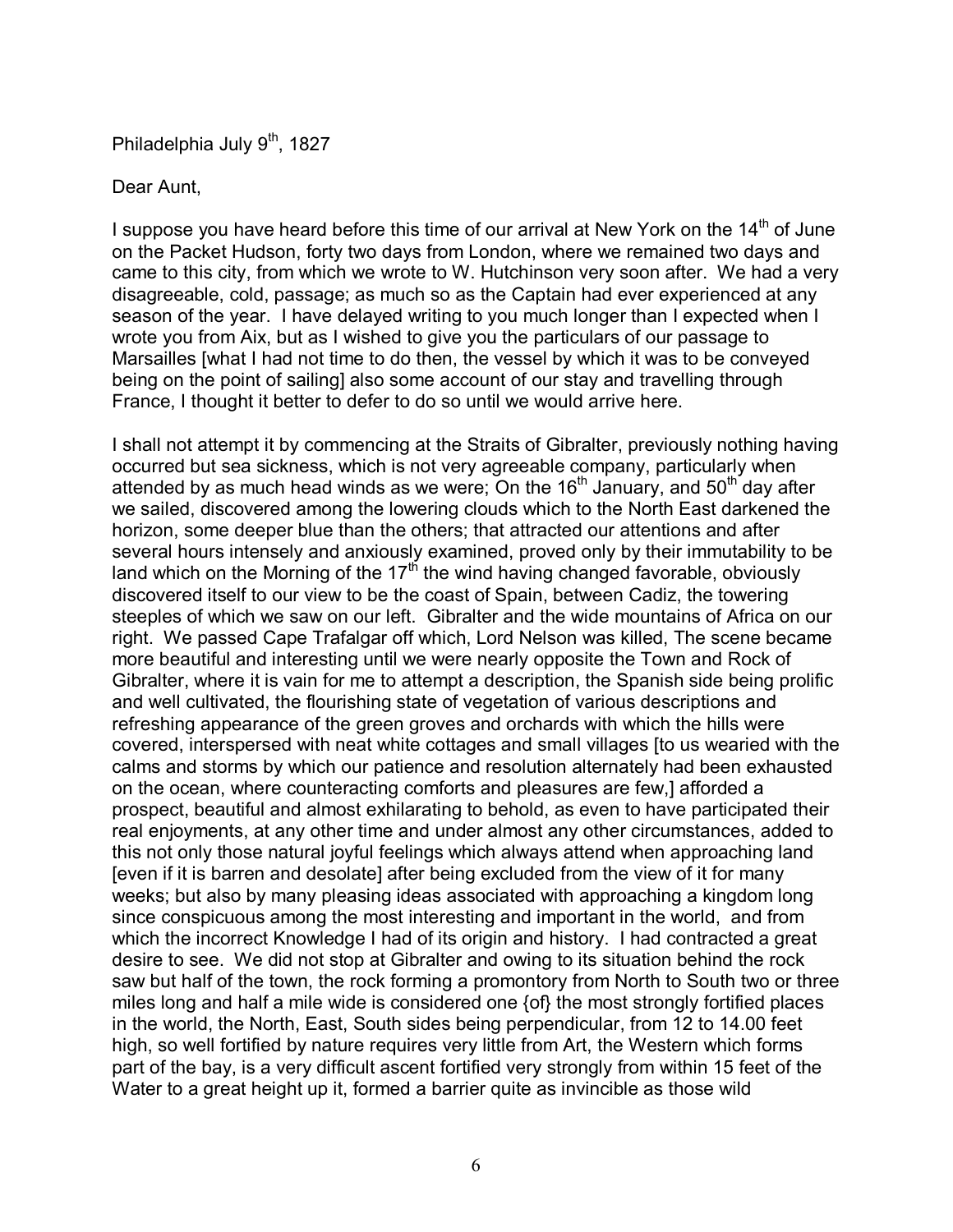precipices which bound it on the other three sides, this place has been maintained by the English since 1704 against repeated assaults from French and Spanish armies the garrison always supplies sufficient for three years in not unjustly computed as impregnable as long as England remains so, and conquerable only by perfidy [Straits are 12 miles wide] We entered the Mediterranean in the evening and were then 10 days to Marsailles, which appeared to fly with double swiftness and time to hang less heavy on our minds; occasioned by interesting views from the Shore which we were in sight of all the distance although it is much more mountainous and barren than near Gibralter, still presented not infrequently interesting prospects, the lofty summits of mountains in the interior covered with snow, their barren, uncultivated sides gradually descending to the Ocean, produced scenes than which it would be difficult to imagine more beautiful and reviving. There are a great many towns and villages, along the coast, also great numbers of towers some very high, and antique built by the Moors perhaps centuries past, all are alike renderd interesting by the idea of their being so very ancient, which is confirmed by their appearances. We had quite disagreeable, boisterous weather [with the exception of a few days at first] from Gibralter to Marsailles, what we did not in the least anticipate, having been incorrectly informed respecting the Mediterranean, where storms are always expected in the Winter. [as we were informed afterwards but by experience know to be true for one]

On the 28 arrived in sight of the light house which we were not certain was that of Marsailles until very near it, we took a pilot on board who assured us it was; and I think from his attire, we more readily and reasonable might have supposed ourselves in the Frigid Zone than South of France, his woolen cap as close down to his ears as possible, stockings drawn over his pantaloons above the Knees, his entire wooden shoes, about 4 inches high, probably no more than 12 or 14 long, attached the feet of a Frenchman not more than 5 1/2 feet high, had quite a jocular appearance, but at the same time created doubts in our minds that we had been misinformed even as it respected the climate, the weather having been colder than usual his dress was somewhat accounted for.

We sailed into the Port [which is about half a mile long and a quarter broad of an oval form] in the evening. The entrance is not wide enough to admit tow vessels to pass each other. The wind having blown from the harbor for 16 days previous very few vessels had been able to enter; consequently [the wind changing the day before] a great number arrived and the port was very crowded; some ships had taken their pilots on board and were driven off as far as the Island of Sardinia, and two or three detained 30 & 35 days. The approach to Marsailles [in fine weather] is certainly very delightful; the mountains surrounding presenting a complete amphitheatre in form, we were very fortunate in being admitted prattique? (p.2, line). After two days, some vessels when their bills of health are not very good, are detained from a few days to [sometimes] 60, during the two days that we remained on board we found it necessary to get some fresh provisions, fruit (p.2, 11 lines from bottom]??? In payment they received the silver in a cup of vinegar, and if we sent letters or notes on show they were always well seeped in the same, and anything put on board from land was handed attached to the end of a long pool for the purpose, in this respect you can easily judge how superstitious they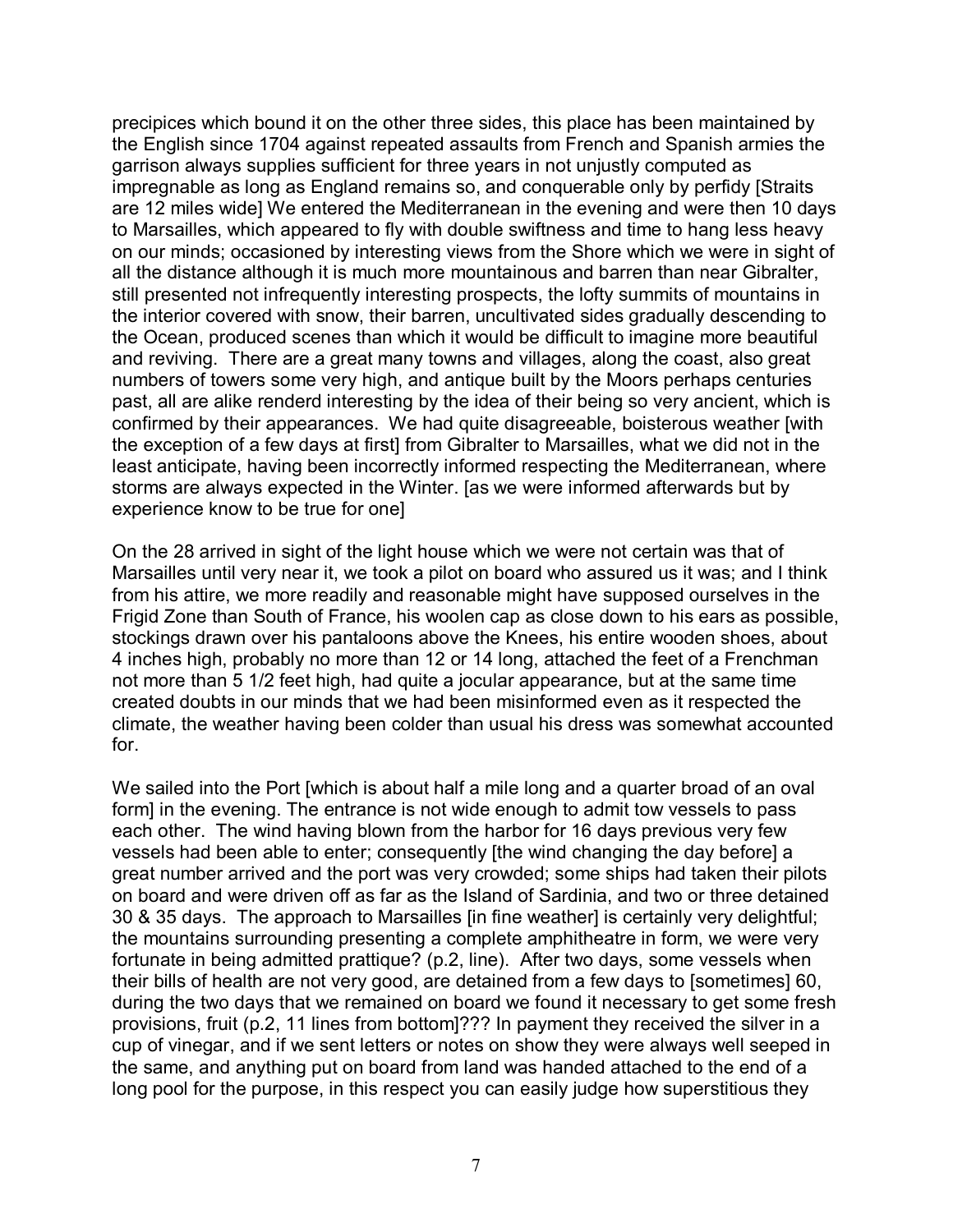are; vessels that are sentences to be detained some time, are sent about ½ mile out of port between some small islands on which the crew can debark themselves frequently, these regulations were instituted in the year when a plague broke out and swept off 50,000 person, half the number of habitants at that time [contains at present between 120, & 140,000]. Before we were permitted todisembark we had all to visit the Quarantine Office situated near the water, enter one door from the boat and round to another in the boat again, we….

Here as we passed one after another scrutinized by two other doctors and custom house officers, to see if we could walk pretty nimble, they were so polite as to permit Mother and Sarahphina to remain in the boat, we were then ordered back to the Brigg to undergo another inspection by a Physician sent to examine the vessel also, every thing proving satisfactory. He then pronounced us at liberty to debark ourselves as soon as we wished but not our baggage which had to be examined by the Custom House Officers, to see if there was anything smuggled; after permission was granted you will conclude that we delayed as little as possible which was the case, after debarking the appearance of every thing so different, manners language, building and even carriages; all so extraneous to me, produced some inexplicable sensations in my mind, and made me to feel considerable regret on leaving the vessel, and an attachment to it, before unfelt. The city is divided into the Old and new town, the former is very antique it was built by the Romans, and contains many antiquities, but like most old towns that we saw is very crowded, streets crooked, narrow and filthy; the new part which includes about three fourths of the city is regularly laid off, not so filthy; forming some very handsome streets, the houses are generally from 4 to 6 stories high, of stone plastered with a yellow stucco, generally airy, less adapted to Winter than Summer, the floors are all tile of an octangular form; polished and painted look [after a person gets accustomed] quite pretty at first they had a very singular appearance. This city is at present of no little importance being the most commercial in France, though its ancient importance in some aspects has declined, particularly its almost unrivaled celebrity for literature is nearly sunk in oblivion. Athens at one time along being entitled to a superiority over Massilia [its ancient appellation]. From its central position surrounded on all sides by different nations; in the Port may be seen flags of almost every Kingdom in the world, and in the streets at every moment the eye is arrested and attention attracted by some new dress, strange manner, and different languages, which is frequently interesting to us, at the same time conveys considerable knowledge of its different people in some of those respects. We spent one week very agreeably rendered so by the polite attention our letters [some to French and some to American Gentlemen] procured; what we did not anticipate in so large a city where are so many foreigners. We had an idea of going to Nice in Italy, 150 miles distant, where are a great many English in Winter, but as the season was so far advanced Aix, about 20 miles, was considered as suitable climate for Father's cough, where were also some English, the night before we left…There was…of snow to the great astonishment of the citizens as well as ourselves {they thought…there would be…[severe?] cold weather}the environs of the city and country between it and Aix is handsome grapes are produced in great quantities, the manner in which they are raised I will write you in my next. All kids of fruits in abundance are raised, though at that season none were growing near Aix. That city contains about 25 or 30,000 inhabitants; there is one very handsome street called [le cours] it is about  $\frac{1}{2}$  a mile or  $\frac{3}{4}$